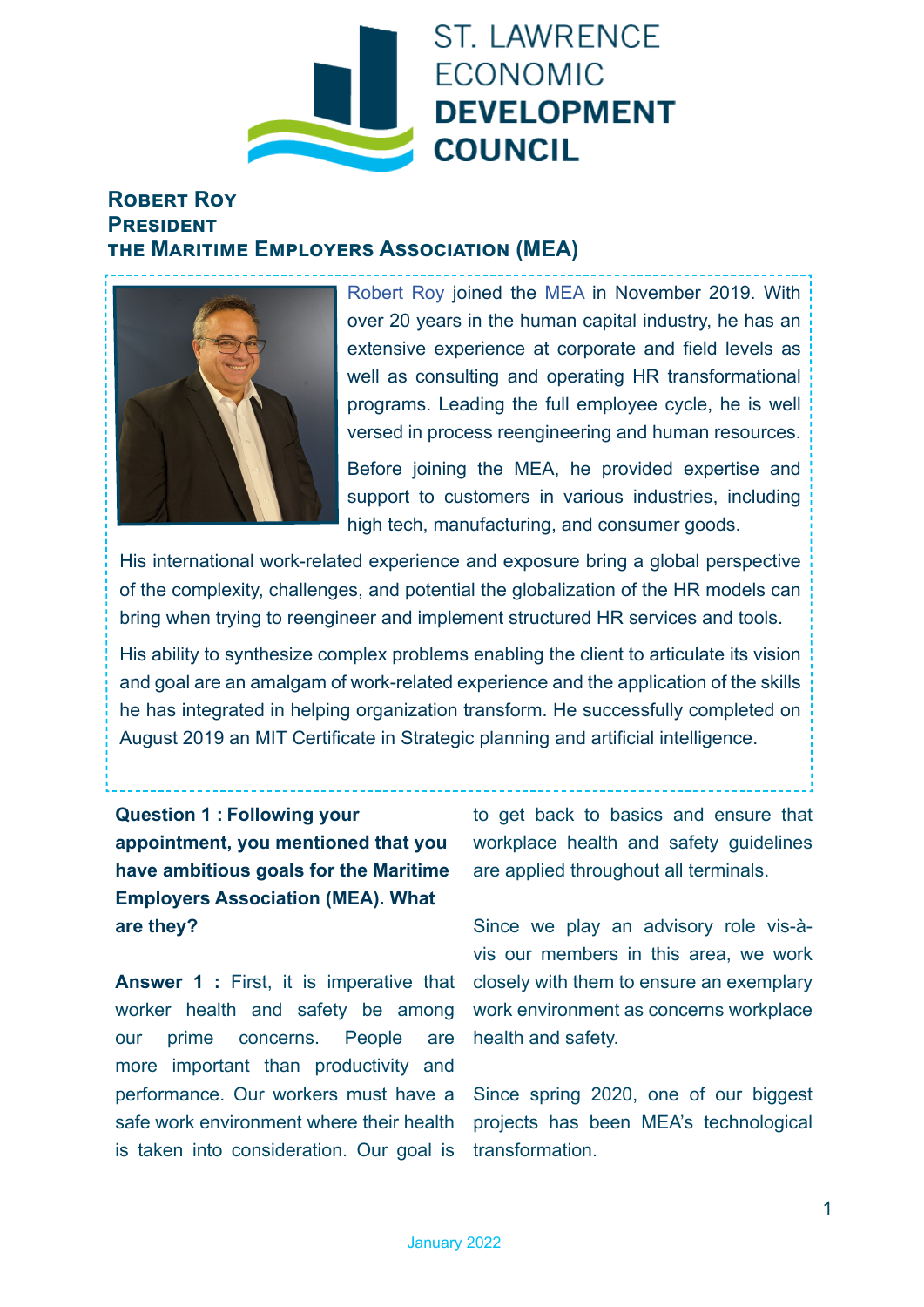## **ST. LAWRENCE ECONOMIC DEVELOPMENT COUNCIL**

In the past, all MEA processes were carried out almost "manually" using systems and processes dating from more than 30 years ago. Since November 2021, operators give their estimates via the new human resources management system. In 2022, this new system will gradually replace all of the processes and communications tools available for our daily operations.

We have close to 2000 employees in the ports of Montréal, Contrecœur, Trois-Rivières, Bécancour, Toronto and Hamilton, including Head Office, the Dispatch Centre and the Harbour Training **Centre** 

In addition to recruiting and training longshore workers and checkers, every day we deploy almost 1500 port workers in all of these ports.

**Question 2 : Your career path has led you to implement and manage numerous technological projects. Your work at MEA is no exception. What projects are currently under way and how are they important for your organization?**

**Answer 2 :** I have, in fact, been lucky enough to manage several organizational transformations through technological projects or by reengineering large-scale operational processes in Québec, Canada and abroad.

I came to MEA more than 2 years ago with this experience and with the desire to innovate in a sector that may seem traditional seen from the outside but which, to my great surprise, is reinventing itself and innovating on every front. This is highly motivating for someone with a profile like mine.

A number of projects are under way and, already, with our partners Kezber and Kronos, we have developed new, cloudbased solutions for terminal operators, who can now order the number of employees they need for their day-to-day operations (along with the classifications required).

We have also implemented new tools for data analysis and business intelligence. These improvements are already giving us better real-time access to data and enabling us to better analyze our business practices.

**Question 3 : You began to promote the Galiléo management tool at the daylong Economic Smart Corridor event organized by the Québec government on November 16, 2021. How can this tool benefit the maritime industry as a whole and the logistics chain in Québec?**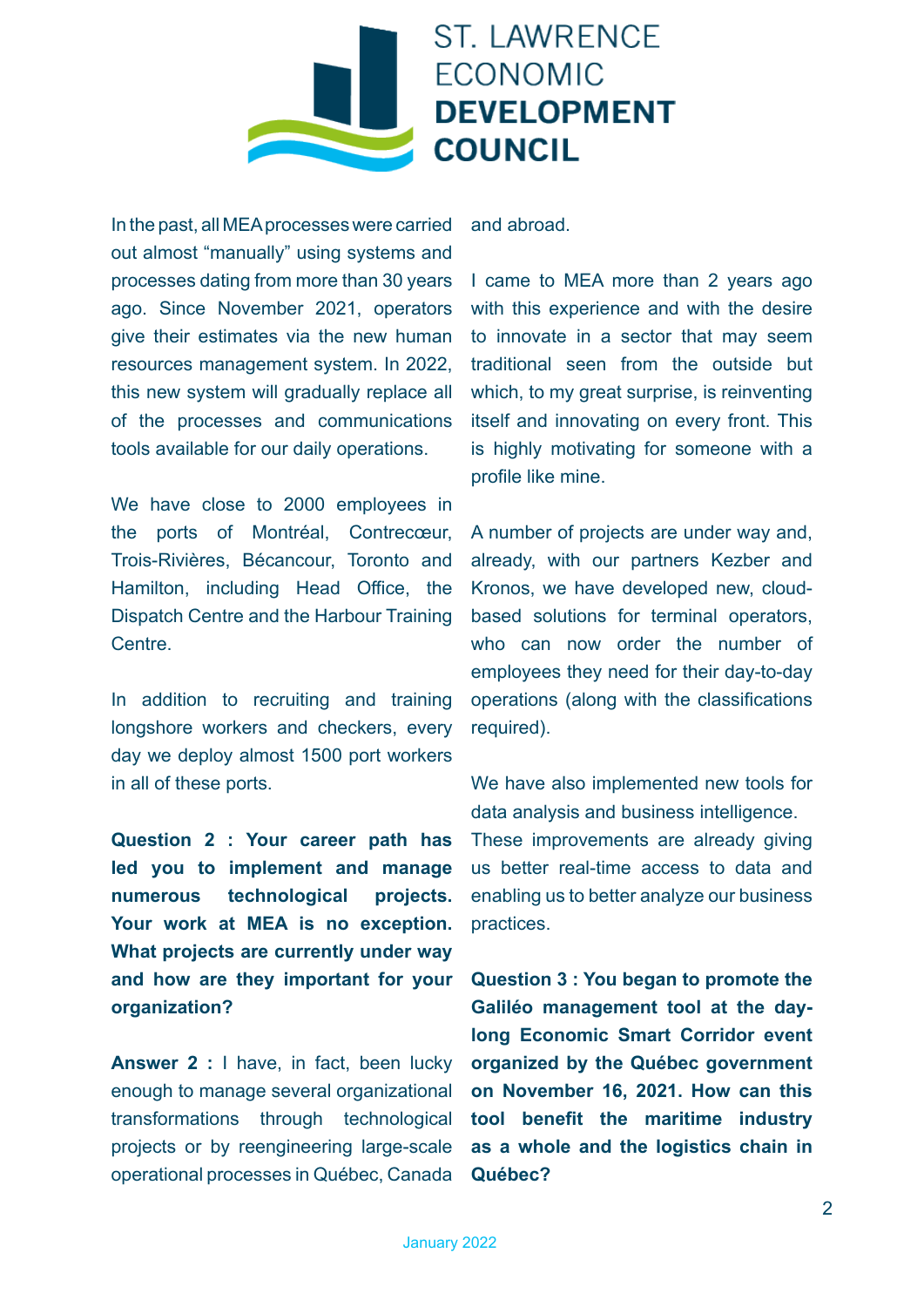

**Answer 3 :** As I mentioned previously, daily human resources planning and deployment is a huge management challenge. Every day is like a game of Tetris. We have to make sure there are enough workers, with the proper skills, in keeping with the provisions of the many collective agreements, to load and unload ships as quickly as possible. With a pool of more than 100 million inhabitants and the many companies that our activities serve, supply chain fluidity in Québec, Canada and the northeastern US depends on it.

One of the features specific to our industry is that we depend on Mother Nature. A storm can delay ships' arrivals by several days and good weather can make ships arrive early. In this very unpredictable environment, it is difficult to effectively plan worker deployment. These imperatives affect productivity as well as supply chain fluidity, since we are the cargo's point of arrival.

The Galiléo project puts workers – people at the centre of supply chain operation. By enabling us to better predict ship arrivals, we can better plan, and consequently effectively deploy, the human resources needed for vessel loading and unloading.

Artificial intelligence makes it possible to predict the exact moment when the baton is passed to other links in the supply chain relay. The other ships, trains and trucks can also more accurately predict when they can come to pick up the goods in question. All of these links will be able to greatly benefit from this new tool. Galiléo will improve supply chain fluidity and effectiveness since it will be more predictable from the very outset and will be fully integrated into tools like those of the Montréal Port Authority.

We are very proud of this project, developed in collaboration with Airudi and with the participation of SCALE AI and we are very excited to release the details related to it.

**Question 4 : In the context of deployment of the Economic Smart Corridor presented by the Québec government, how, in your opinion, can integrating digital technology increase our maritime organizations' productivity?**

**Answer 4 :** Deployment of the Economic Smart Corridor is an incredible opportunity for the maritime industry. We have a chance to become the most modern and high-performance industry in our sector on the planet. This is a terrific way to stand out.

As indicated earlier, I spent a great deal of my career implementing large-scale